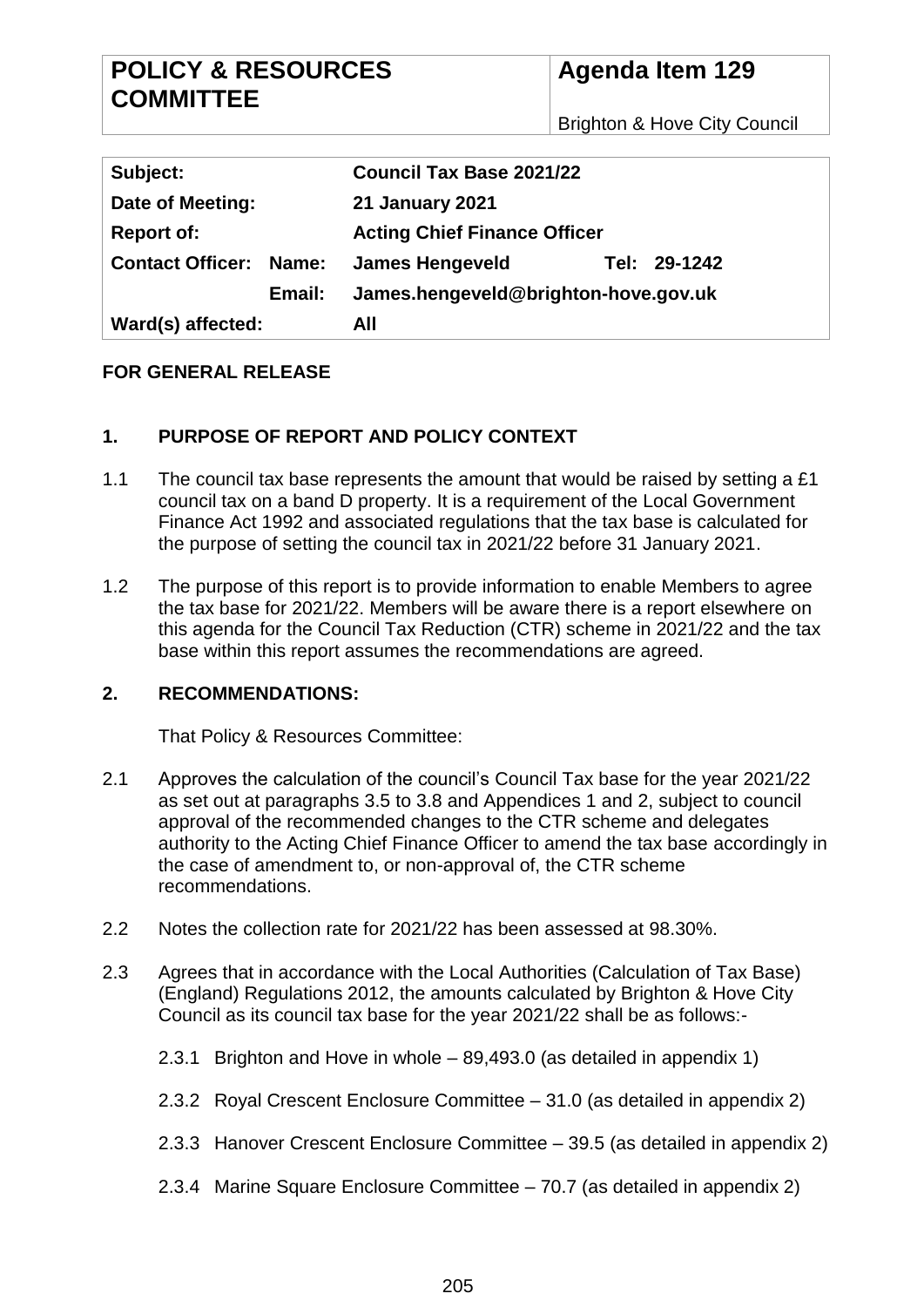2.3.5 Parish of Rottingdean – 1,576.7 (as detailed in appendix 2)

- 2.4 Agrees that for the purposes of Section 35(1) of the Local Government Finance Act 1992, the expenses of meeting the special levies issued to the council by the Enclosure Committees shall be its special expenses.
- 2.5 Agrees that the Enclosure Committees and Rottingdean Parish are paid the required Council Tax Reduction Grant of c£4,000 in total, to ensure they are no better or no worse off as a result of the Council Tax Reduction Scheme for the reasons set out in paragraph [3.8.](#page-5-0)

## **3. CONTEXT/ BACKGROUND INFORMATION**

- 3.1 The tax base has been calculated in accordance with the Local Authority (Calculation of Council Tax Base) (England) Regulations 2012. The detail of the calculation for the whole of Brighton and Hove is shown at appendix 1.
- 3.2 The tax base is calculated by estimating how many properties there will be in each tax band, determining what relevant discounts and exemptions apply and how much council tax should ultimately be collected, allowing for expected collection rates.
- 3.3 The pandemic is having a severe impact on the tax base that will continue into 2021/22 and potentially future years. The impacts include:
	- Nationally and locally there has been a step increase in the number of working age claimants of CTR which is assumed to continue to rise until at least April 2021 which reduces the tax base as CTR is a discount.
	- Development of new properties and property completions have also been delayed, which limits the tax base growth and it is difficult to predict how quickly this will catch up.
	- There is a significant increase in purpose-built student accommodation at the same time as an expected decrease in overall students which is assumed to result in a net reduction in student exemptions in other housing.
	- The council has been limited in its ability to pursue council tax debts which, when coupled with increased financially vulnerable households means that in year collection and the collection of older debts is lower than originally assumed and is expected to continue into 2021/22.
- 3.4 The key changes to the proposed tax base for 2021/22 are set out below.
- 3.4.1 As at November 2020 there were 130,933 properties on the valuation list. It is forecast that 628 new properties will be added by March 2022 equivalent to a 0.5% increase in the housing stock of the city. The largest developments within this include 142 new properties at the Circus Street development and 70 properties at the former Astoria in Gloucester Place. There are three large student developments forecast to be added to the list by 31 March 2022 however as the assignment of how these are valued will impact on exact numbers of properties added to the list and they will be eligible for student exemptions, there will be no direct additional council tax income and they are not shown in the tax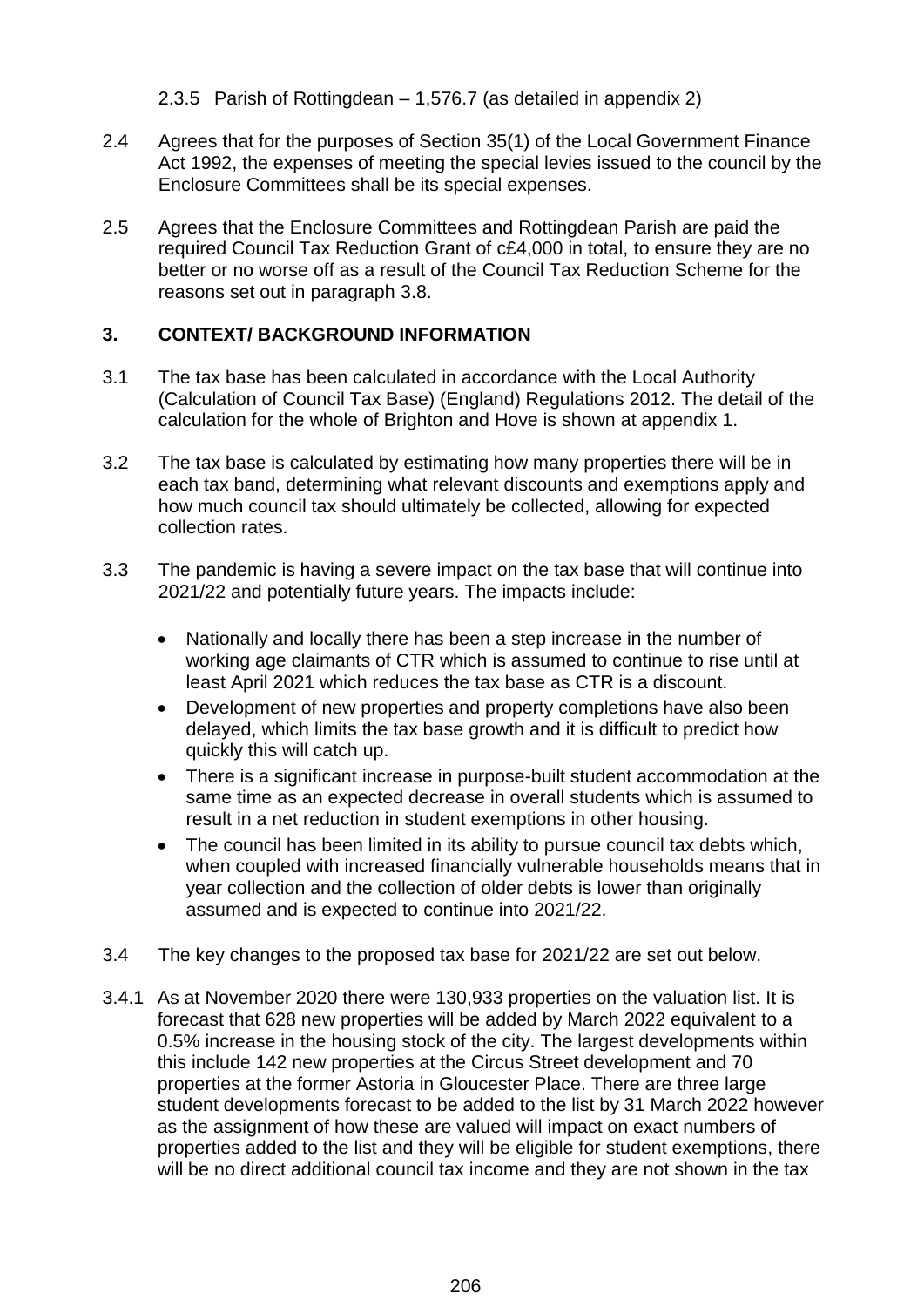base forecast given the uncertainty of the how they will be valued. The graph below shows the trend of registered properties over time.



3.4.2 It is estimated that an average of 5,098 properties will be solely occupied by students (excluding halls of residence) during 2021/22 and the estimated value of the Class N exemption awarded is £7.468m for the city council (assuming a 4.99% council tax increase). This is a decrease compared with 2020/21 due to the increase in halls of residence being built within the city. The University of Sussex have a significant increase in units on campus either completed or in progress. It is expected that increases in halls of residence will ultimately reduce the number of other housing properties solely occupied by students. The graph below shows the number of Class N exemptions forecast in the tax base.



3.4.3 The number of working age claimants receiving CTR has increased significantly as a result of the impact from Covid-19 and there are 1,413 more claimants at November 2020 compared to November 2019. The pensionable claimants receiving CTR have continued to decrease through 2019/20 but at a slightly lower level than previous years as shown in the graph below. The tax base forecast includes a further increase in working age claimants through to March 2021 followed by a reduction through 2021/22. In addition, it includes the proposed changes to the CTR scheme outlined in a report elsewhere on this agenda.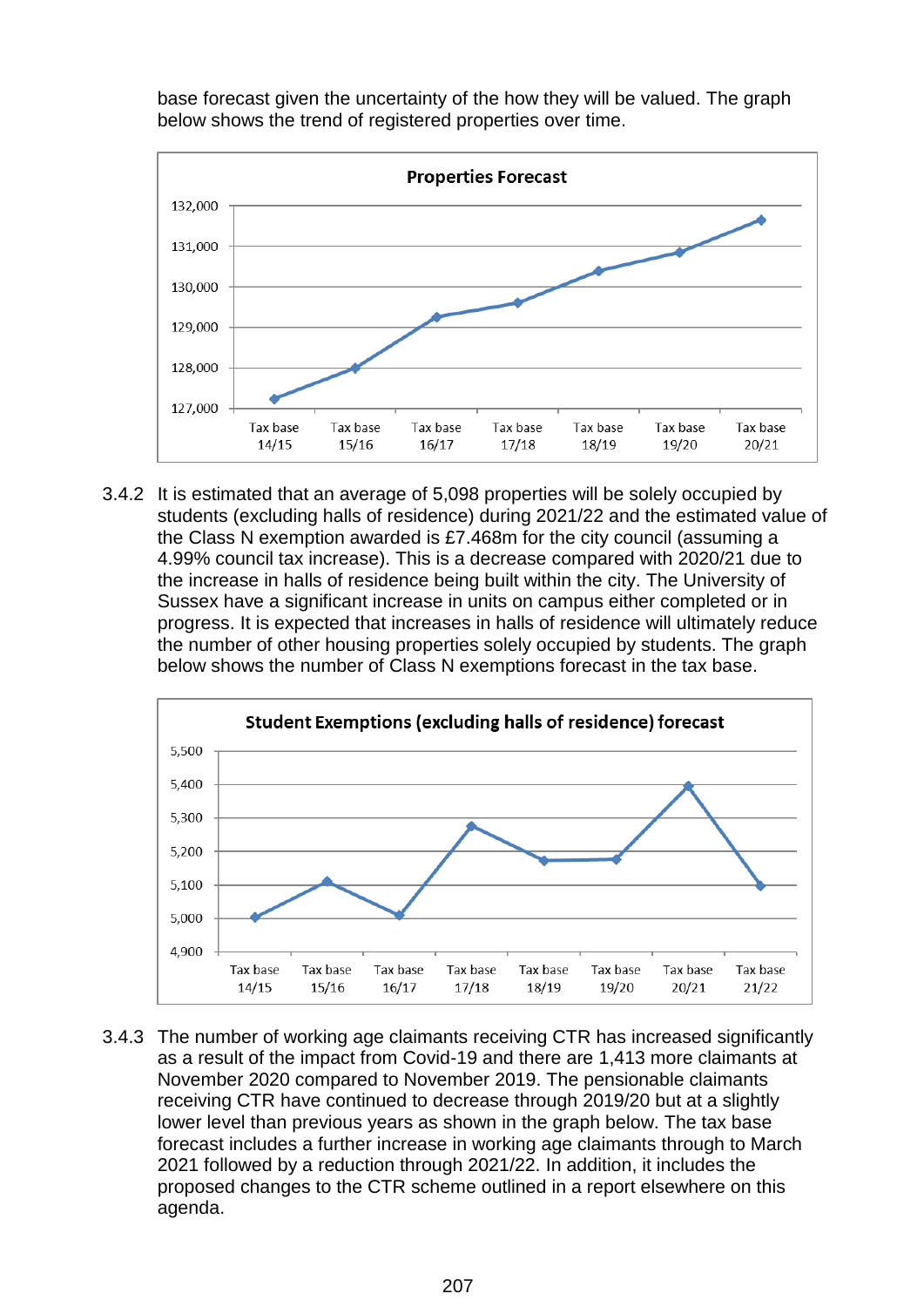



3.4.4 The number of exemptions for Severely Mentally Impaired (SMI) eligibility is starting to level off this financial year since increasing each year from 2013/14. An SMI exemption is a 100% discount and therefore with the introduction of the minimum contribution for working age claimants under CTR, it is beneficial for eligible claimants to be appropriately classified. Since there was no difference to the discount level previously, it is likely SMI was under reported. The changes in the numbers of CTR claimants and SMI exemptions have been reflected in the proposed tax base. SMI exemptions are shown in the graph below.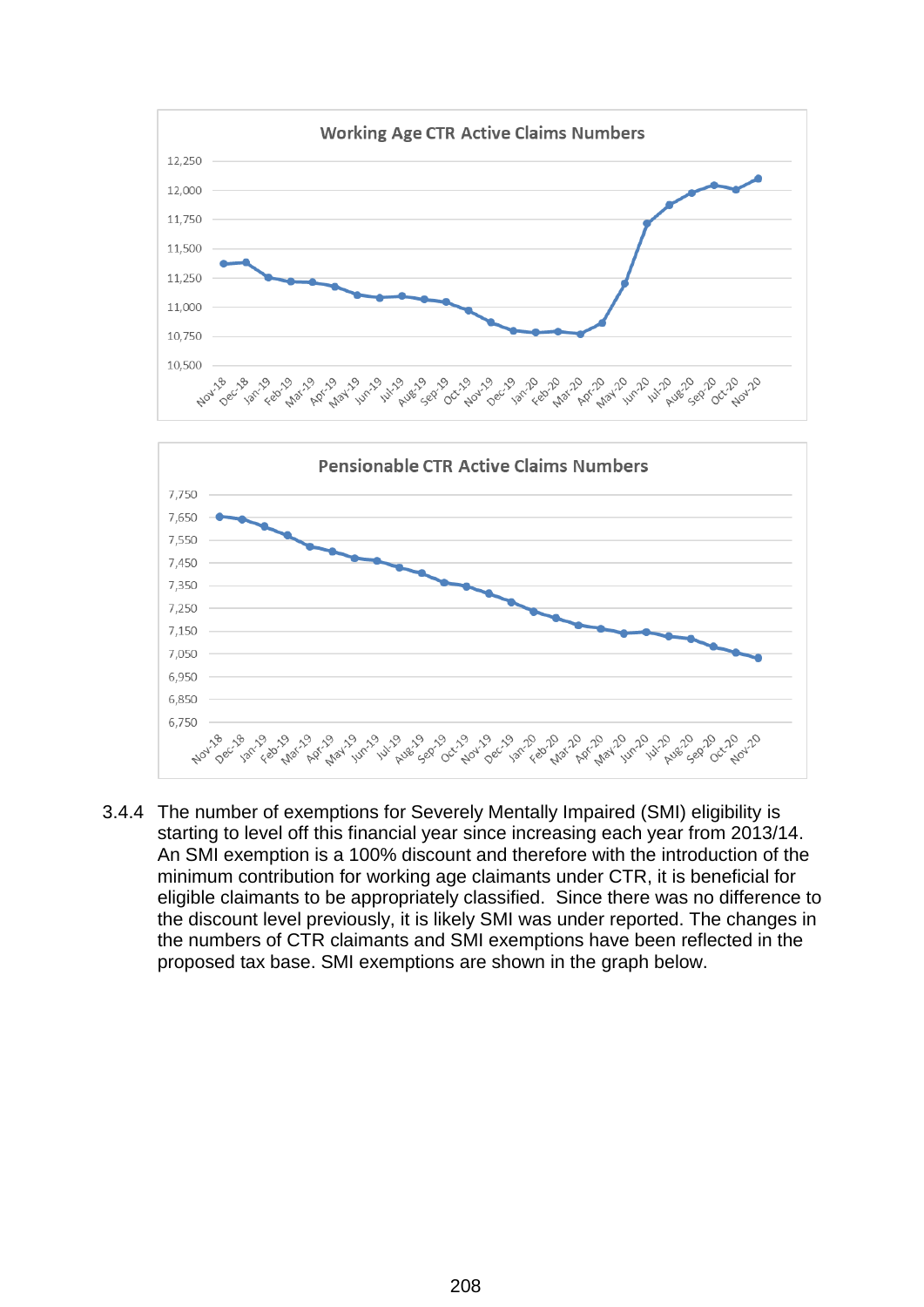

3.4.5 The proposed tax base for 2021/22 assumes a slightly higher level of single person discounts (SPDs). In the early part of the new financial year it will be the focus of the council's Revenues & Benefits Service to ensure eligibility is correctly applied through a data matching exercise to verify the number of adults within a household. This exercise has previously been completed each year but has had to be delayed as staffing resources have been prioritised to support financially vulnerable households and businesses. SPD trends are shown below.



- 3.4.6 The empty homes council tax premium for properties that are empty for more than 10 years will increase to 300% (currently 200%) from 1 April 2021 as approved by Council on 13 December 2018 and this increase is reflected in the tax base.
- 3.4.7 The collection rate for council tax income is being reduced significantly, by 0.7% to 98.3%, to reflect the ongoing impact of Covid-19 for harder to collect debts.
- <span id="page-4-0"></span>3.5 The resultant tax base proposed for 2021/22 is 89,493.0 which is a 1.4% decrease from the 2020/21 tax base of 90,722.8 for the reasons explained above and summarised in the table below.

|                         | Tax base | Change  |
|-------------------------|----------|---------|
| 2020/21 tax base        | 90,722.8 |         |
| Increased CTR claimants | $-757.4$ | $-0.8%$ |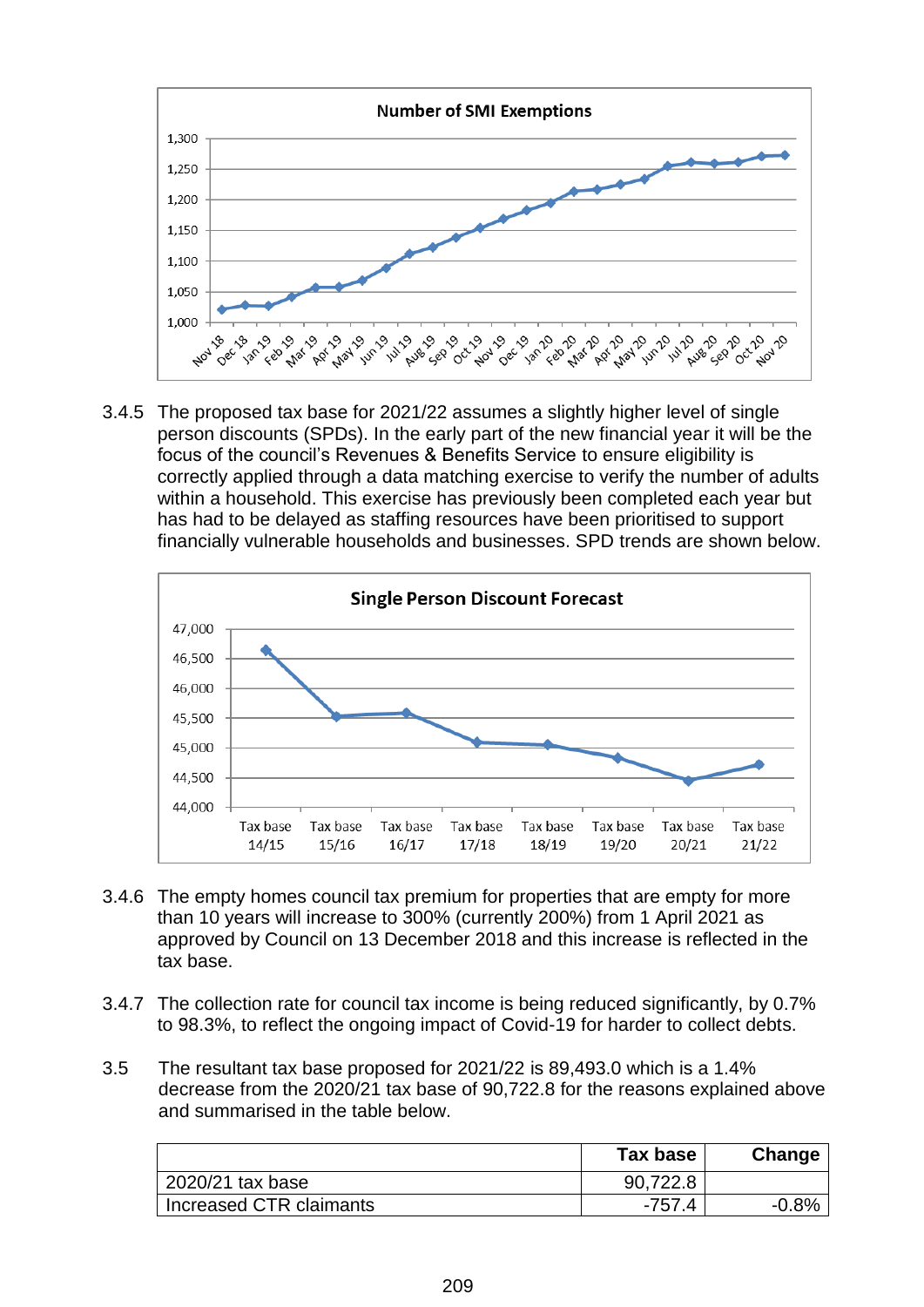| Changes to CTR scheme from 1/4/21 | $-198.5$ | $-0.2%$ |
|-----------------------------------|----------|---------|
| Reduction in collection rate      | $-634.1$ | $-0.7%$ |
| Net decrease in exemptions        | 356.3    | 0.4%    |
| New properties and band changes   | 22.5     | 0.0%    |
| Increase in empty homes premium   | 49.8     | 0.0%    |
| Net increase in discounts         | $-68.4$  | $-0.1%$ |
| 2021/22 tax base                  | 89,493.0 | $-1.4%$ |

- 3.6 After allowing for the proposed changes to the CTR scheme this represents a net increase in resources of £0.209m compared with the previous assumptions set out in the Draft Budget and Resource update 2021/22 reported to this committee in December 2020.
- 3.7 The regulations require a separate calculation for parts of a local authority area where special expenses apply. Appendix 2 shows the summary calculation for Enclosure Committees in Brighton and Hove which fall under this category. Each Enclosure Committee sets a levy for maintaining the enclosure gardens, which is recovered through an additional council tax charge to the enclosure residents. Appendix 2 also shows the summary calculation for the Parish of Rottingdean.
- <span id="page-5-0"></span>3.8 The additional discounts generated by the Council Tax Reduction Scheme also have implications for the Enclosure Committees and Rottingdean Parish. In line with government guidance and in the interests of fairness to local residents, it is proposed that the relevant proportion of council tax reduction grant is paid to each body to ensure they are no better or no worse off as a result of the local scheme. It is estimated the total grant payable in 2021/22 will be c£4,000 in line with previous years; the actual figure will depend on the tax level set by each body.

## **4. ANALYSIS & CONSIDERATION OF ANY ALTERNATIVE OPTIONS**

4.1 The calculation of the Council Tax base is determined largely by regulation and is based on the best information available at this time. Options relating to the Council Tax Reduction Scheme are considered in a separate report elsewhere on this agenda.

## **5. COMMUNITY ENGAGEMENT & CONSULTATION**

- 5.1 There are meetings between Finance and Revenues teams to discuss collection performance, movements in the tax base and the projections used for determining the tax base for the following year.
- 5.2 The Police and Crime Commissioner for Sussex and the East Sussex Fire Authority have been informed of the latest tax base projections as it forms part of setting their council tax precept.

## **6. CONCLUSION**

6.1 It is a requirement of the Local Government Finance Act 1992 and associated regulations that the tax base is calculated for the purpose of setting the Council Tax in 2021/22 before 31 January 2021 and this report enables the Council to fulfil that requirement.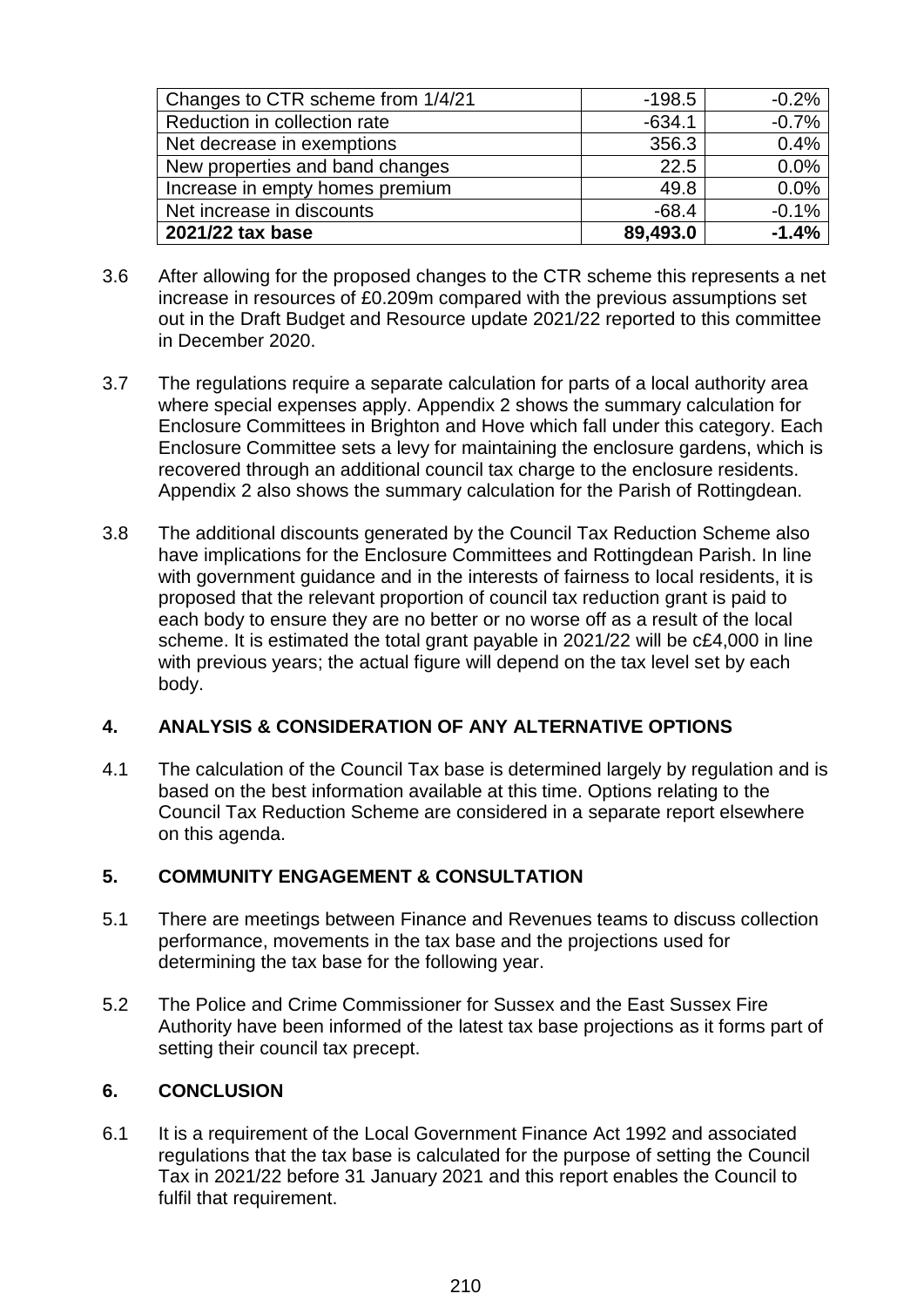# **7. FINANCIAL & OTHER IMPLICATIONS:**

#### Financial Implications:

- 7.1 The proposed tax base is estimated to generate £155.914m in 2021/22 based on a 4.99% council tax increase, an increase of £0.209m compared to assumptions in the Draft Budget and Resource update 2021/22 report to this committee in December 2020.
- 7.2 The government announced a one-off £2.968m Local Council Tax Support Grant for 2021/22 within the provisional Local Government Finance Settlement to support the financial impacts of increased costs of Council Tax Reduction and other help to economically vulnerable households. It is proposed to utilise £1.120m of this grant as short term funding to cover the expected short term reduction in the collection rate during 2021/22. This assumes the collection rate will revert to 99% in 2022/23 and therefore is a sustainable use of one off funding.

*Finance Officer Consulted: James Hengeveld Date: 11/01/21*

#### Legal Implications:

- 7.3 Under the Local Government Finance Act 1992, the council must determine the Council Tax base applicable to Brighton & Hove. In respect of 2021/22, the base must be determined before 31 January 2021 as required by regulation 8 of The Local Authorities (Calculation of Council Tax Base) (England) Regulations 2012.
- 7.4 All other references to the legal framework for setting the council tax base are contained within the body of the report.
- 7.5 The calculation of the Council Tax Base is not a function reserved to Full Council by legislation or by local agreement and, as such, it is a matter to be determined by the Policy & Resources Committee.

*Lawyer Consulted: Elizabeth Culbert Date: 11/01/21*

Equalities Implications:

7.6 There are no identified equalities impacts as a result of agreeing the council tax base.

#### Sustainability Implications:

7.7 None.

Any Other Significant Implications:

Risk and Opportunity Management Implications:

7.8 There are potentially greater risks to the forecasts because of the ongoing impacts of Covid-19 on the levels of council tax liability and collection rates.